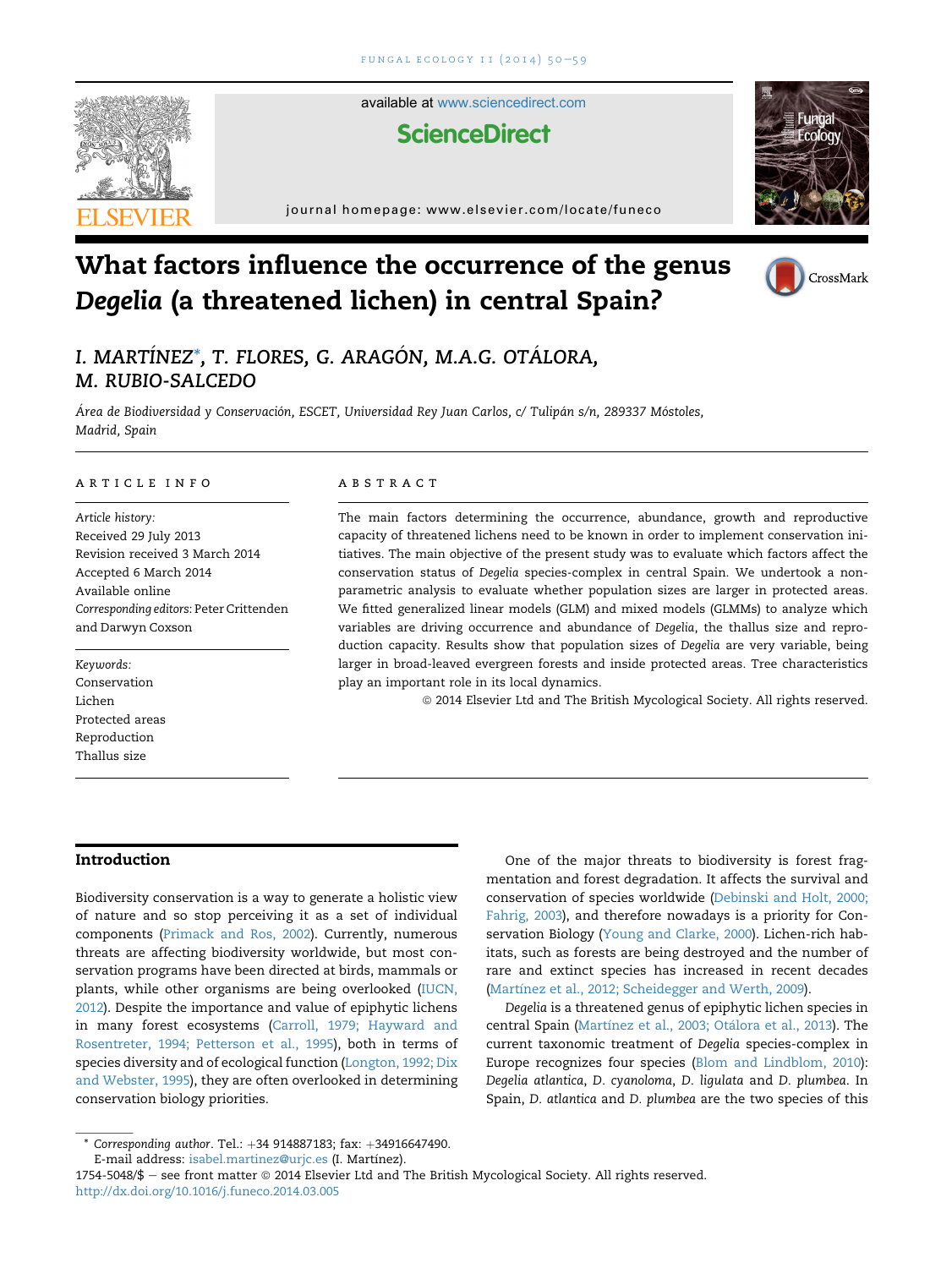genus which are better represented ([Mart](#page-8-0)í[nez et al., 2003;](#page-8-0) [Ot](#page-8-0)á[lora et al., 2013](#page-8-0)), although D. cyanoloma has been recently recorded in some western localities [\(Blom and Lindblom,](#page-8-0) [2010](#page-8-0)). D. plumbea populations are distributed primarily in Mediterranean-Atlantic regions of Africa, Europe (Portugal to Norway and the Crimea), the Macaronesian islands and North Eastern America [\(COSEWIC, 2010\)](#page-8-0). D. plumbea produces numerous sexual structures (apothecia) while D. atlantica seldom forms these structures but forms isidia. In central Spain, the genus Degelia is found in a very limited number of localities, specifically in humid valleys and ravines, and within well-preserved forests ranging from 750 to 1 280 m altitude [\(Carballal et al., 2010\)](#page-8-0). The species are listed as vul-nerable in the central Iberian Peninsula ([Mart](#page-8-0)í[nez et al., 2003](#page-8-0)). The main threats are forest fragmentation, logging and other forest management activities, drought, overgrazing, agricul-tural, recreational and environmental pollution [\(Mart](#page-8-0)í[nez](#page-8-0) [et al., 2003](#page-8-0)). This genus occurs typically in Lobarion pulmonariae Oschner ([Barkman, 1958; Rose, 1988](#page-8-0)) communities, and it is highly susceptible to high incidence of light ([Gauslaa and](#page-8-0) [Solhaug, 1996\)](#page-8-0) and the frequency and duration of dehydration events. In addition, Degelia distribution can also be limited by the availability of appropriate substrate, pollution and others factors related to dispersal [\(Gauslaa and Solhaug,](#page-8-0) [1998; Richardson and Cameron, 2004; COSEWIC, 2010\)](#page-8-0).

In a previous population genetics study in central Spain, [Otalora et al. \(2013\)](#page-8-0) found high levels of genetic similarity between D. plumbea and the inland D. atlantica, suggesting that probably D. atlantica and D. plumbea do not correspond to two distinct species and an urgent study of species boundaries of this species-complex was needed (Otálora et al. in prep.). Thus, the main objective of the present study was to assess the conservation status of populations of the Degelia speciescomplex (named "Degelia" elsewhere in the document) and to study the factors affecting its population size as the performance of individuals in central Spain. Our hypothesis was that the occurrence and abundance of Degelia would be higher inside protected areas and in more humid places and that the reproductive capacity would be related to thallus size and microclimatic conditions. We examined: (1) which environmental variables determine occurrence and abundance of Degelia; (2) which microhabitat factors are affecting size and reproductive capacity of Degelia; and (3) differences among population sizes within and outside protected areas in the study area.

# Methods

#### Study area

The study area was located in central Spain and comprised a vast and mountainous region covered with different types of Mediterranean forests (Quercus faginea, Q. ilex subsp. ballota, Q. pyrenaica, Fagus sylvatica, Pinus spp. are the tree species which mainly constitute forests in Central Spain) and scrublands covering an area of 79.409 km $^2$ , representing almost 15 % of the total Iberian Peninsula. The local climate is continental Mediterranean with an average annual temperature of 14.9  $^{\circ} \mathrm{C}$ and annual rainfall between 400 and 600 mm (Government of Castilla-La Mancha, [www.jccm.es\)](http://www.jccm.es), although in mountainous places climate conditions are characterized by lower temperature and higher precipitation. We have studied the dis-

tribution of Degelia in this region for more than a decade. All previously reported localities of Degelia were visited to delimitate its populations. In addition, some areas with high probability that Degelia might be present were also visited (well-preserved broad-leaved evergreen forests and deciduous and semideciduous forests located in mountainous places), although there were not previous records. However, only in two of them did we find Degelia individuals.

A total of 15 forest patches were included in this study [\(Fig 1](#page-2-0)) between 734 and 1 622 m altitude, most being situated within protected areas such as National Park, Natural Parks and habitat/species management areas [\(Table 1\)](#page-3-0). Finally, 8 forests of Q. pyrenaica, 4 forests of Q. ilex subsp. ballota, 1 forest of Arbutus unedo, and 2 mixed forests, one of Q. pyrenaica and F. sylvatica, and one with Q. pyrenaica and Q. faginea ([Table 1](#page-3-0)). Q. pyrenaica is a semideciduous oak almost entirely restricted to the Iberian Peninsula with some isolated populations in northern Morocco and on the southwestern tip of France. Q. ilex subsp. ballota is a large evergreen oak native to the Mediterranean region. A. unedo is also a broad-leaved evergreen tree native to the Mediterranean region and Western Europe. F. sylvatica is a deciduous tree widespread throughout Western Europe, reaching in central Spain its southern distribution limit in Europe. And Q. faginea is a native semideciduous species of Mediterranean forest, growing in areas with Mediterranean climate of North Africa and the Iberian Peninsula.

#### Experimental design and data collection

In every forest a plot of 3 000  $m^2$  (30  $\times$  100 m) was established to determine the abundance of species. Each plot was located at least 100 m from the forest edge to avoid possible effects caused by microclimatic changes associated with edgeinterior gradient (Belinchón et al., 2007). To facilitate the field work, the plots were subdivided into 20 small rectangles of 10  $m \times$  15 m. Within each plot, all trees were sampled and all individuals of Degelia growing at a maximum height of 2 m tree were considered. Above this height, it is very rare to find individuals of this genus in the study area. A range of abiotic and biotic variables were measured at four levels: stand, plot, tree and lichen.

Variables at the stand level were: (1) Climate variables obtained from climate model estimates for Spain CLIMOEST [\(S](#page-9-0)á[nchez-Palomares et al., 1999](#page-9-0)) - total precipitation (mm), winter precipitation (mm), summer precipitation (mm), mean annual temperature (°C), mean maximum temperature of the warmest month ( $^{\circ}$ C), mean minimum temperature of the coldest month (°C), relationship between total precipitation/ mean annual temperature (P/T). (2) Geographic and topographic variables, taken in situ with GPS  $-$  latitude and longitude of each locality in UTM, altitude of each locality (m). (3) Structural variables - Forest type: deciduous (Q. pyrenaica, Q. faginea, F. sylvatica) and broad-leaved evergreen (Q. ilex sbsp. ballota, A. unedo). (4) Protection status:  $1$  – protected areas,  $2$  – not protected areas.

Variables at the plot level: percentage of trees occupied by Degelia in each plot; number of individuals present in each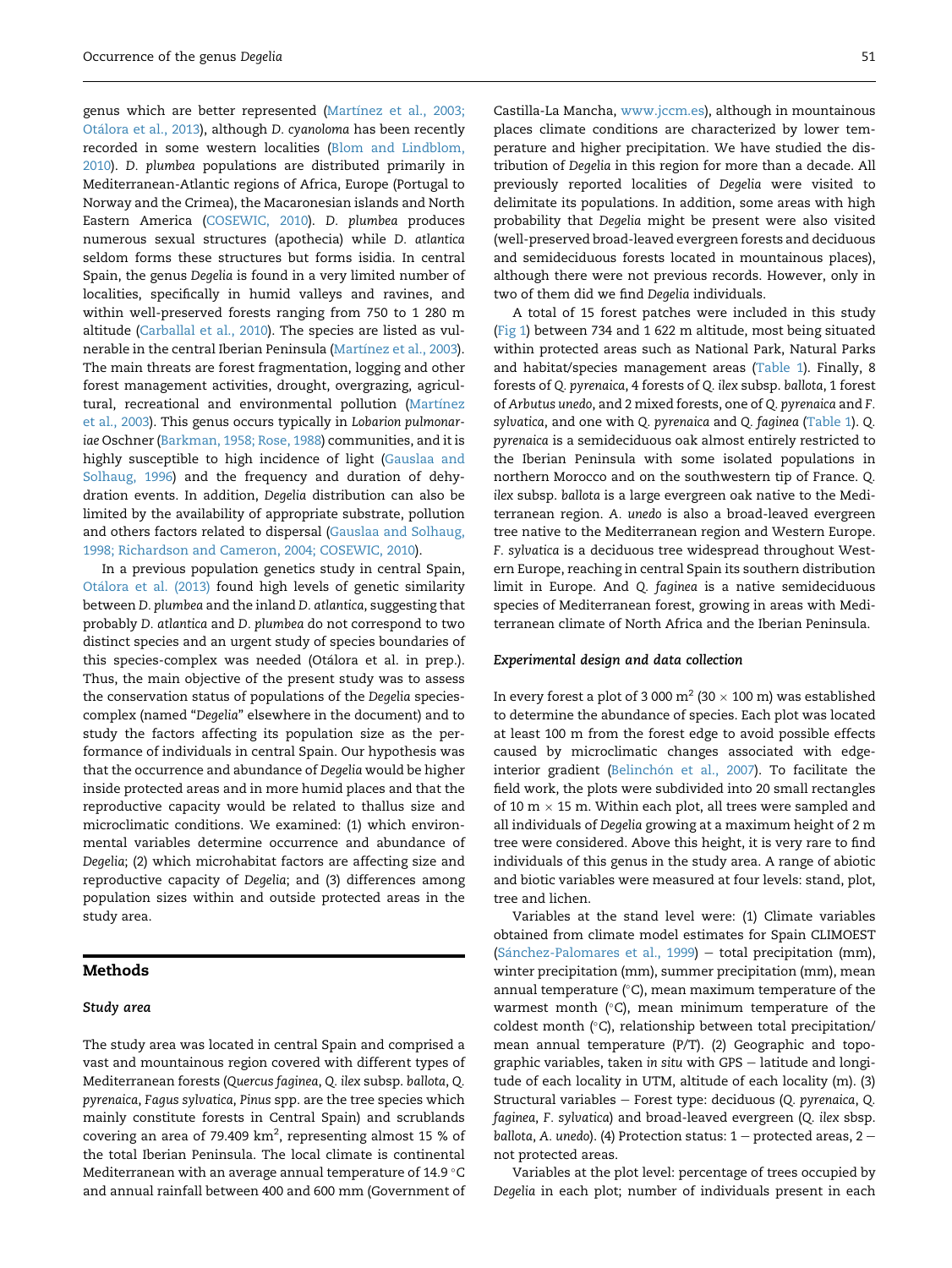<span id="page-2-0"></span>

Fig  $1$  – Geographic situation of studied localities.

plot; mean diameter of all trees in each plot (cm); abundance of trees in each plot (expressed as total number of trees).

Variables at the tree level: presence/absence of individuals in each tree  $(1-0)$ ; abundance of individuals of Degelia in each tree (expressed as total number of individuals); diameter of each tree at breast height (cm, measured with a tape measure); inclination of each trunk (degrees, with a level measurement); bark roughness (mm, measured with a caliper).

Variables at the lichen level were: the size of each individual measuring the major diameter with a caliper (mm); presence/absence  $(1-0)$  of sexual reproduction (apothecia) and asexual (isidia) reproductive structures. To determine individual microhabitat, two variables were also recorded: height of the tree for each individual (cm); exposure of each individual in the tree (°). This variable was measured with a compass to show the exact orientation of the individual over the tree. In the analysis, this variable was transformed for a continuous variable using the formula: incident radiation =  $-cos\alpha$ , where  $\alpha$  is the angle measured from the direction (between  $0^{\circ}$  and 360 $^{\circ}$ ).

#### Data analysis

In each of the levels considered we carried out a correlation analysis of the mentioned predictors, and excluded those with correlation values above 0.7 to avoid problems of multicollinearity. So, out of 19 predictor variables considered, only 10 were included in the models.

At the plot level, we analyzed which variables are driving percentage of trees occupied by Degelia and total abundance of individuals in each plot. A generalized linear model (GLM) (GENMOD procedure; [McCullagh and Nelder, 1989\)](#page-8-0) was fitted using SAS Macro program. The independent or predictor variables in these models were the type of forest, the mean diameter of the trees at plot level (negative correlated to abundance of trees in each plot), and P/T of each locality. For the percentage of occupied trees, a binomial error was used using function "logit"; and for total abundance we normalized the variable by logarithmic function, and used the link function "identity". At the plot level, we analyzed which variables are driving percentage of trees occupied by Degelia and total abundance of individuals in each plot. So, we fitted generalized linear models (GLM) (GENMOD procedure; [McCullagh and](#page-8-0) [Nelder, 1989\)](#page-8-0) using SAS Macro program. The independent or predictor variables in these models were the type of forest, the mean diameter of the trees at plot level (negative correlated to abundance of trees in each plot), and P/T of each locality. For the percentage of occupied trees, a binomial error was used binding function "logit"; and for total abundance we normalized the variable by logarithmic function, and used the link function "identity".

At the tree level, we analyzed the next variables: presence/absence of Degelia and number of individuals per tree (abundance). In these cases, generalized linear mixed models were developed (GLMMs) (GLIMMIX procedure; [McCullagh and Nelder, 1989](#page-8-0)), also using SAS Macro program. This modeling approach was chosen because our data had an unbalanced and hierarchical structure with individuals nested within trees and trees nested within plots. A hierarchical data structure implies a correlation between data points at different scales. This correlation inflates degrees of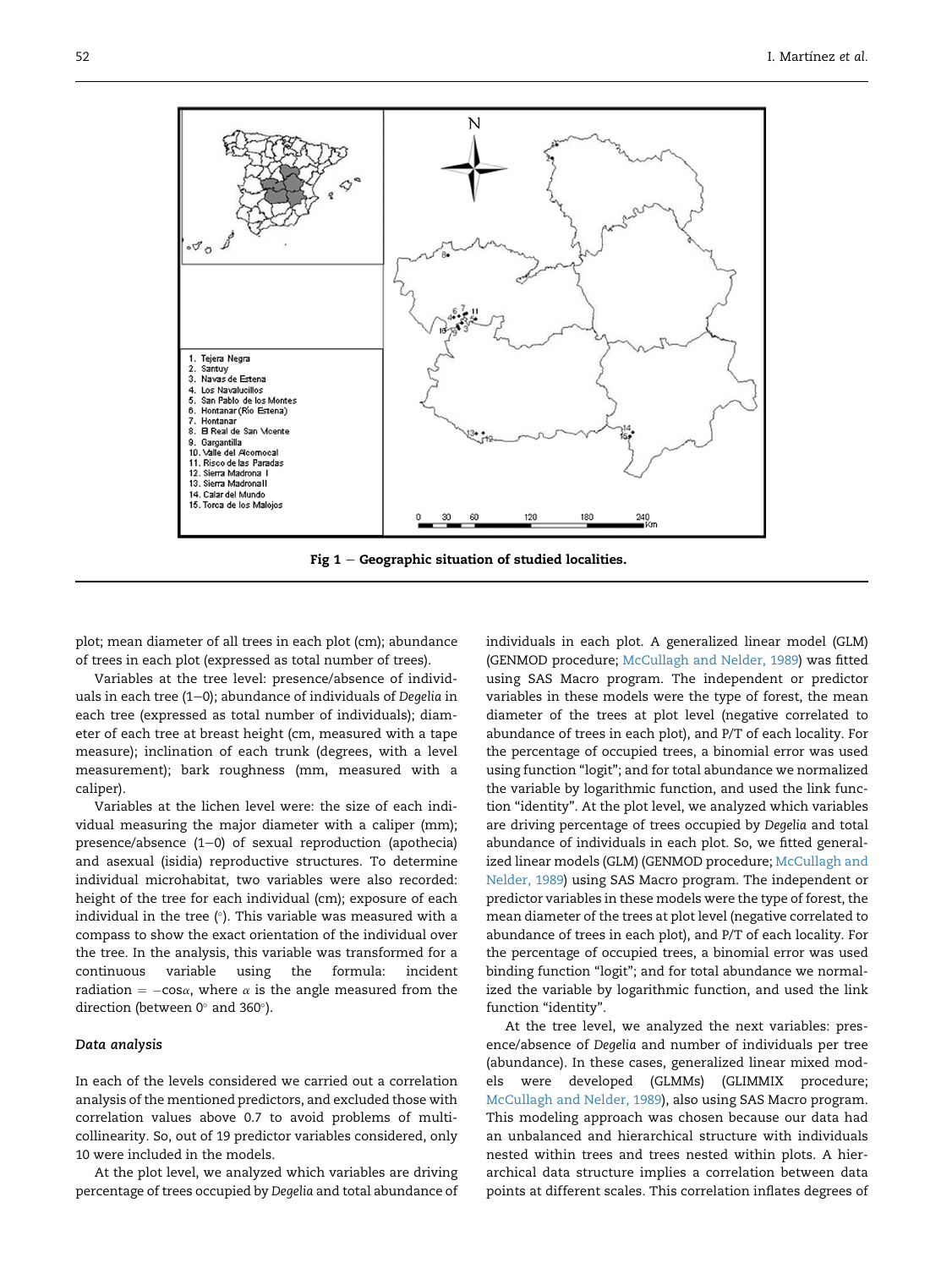<span id="page-3-0"></span>

|      |       | not protected areas. Loc: locality; Prov: province; GU: Guadalajara; TO: Toledo; CR: Giudad Real; AB: Albacete. For: type of forest; 0: broad-leaved evergree<br>deciduous forest; Arb: tree species; Qp: Quercus pyrenaica |          |         |          |     |                       |            |                | ρq    |                                           |                |        |                                                                |          |                |                                                                                                                                                                                                                                                                                                                                                                                                                                                                                  |        |
|------|-------|-----------------------------------------------------------------------------------------------------------------------------------------------------------------------------------------------------------------------------|----------|---------|----------|-----|-----------------------|------------|----------------|-------|-------------------------------------------|----------------|--------|----------------------------------------------------------------|----------|----------------|----------------------------------------------------------------------------------------------------------------------------------------------------------------------------------------------------------------------------------------------------------------------------------------------------------------------------------------------------------------------------------------------------------------------------------------------------------------------------------|--------|
|      |       | per plot; Dbh: mean diameter of trees; Roug: mean rough                                                                                                                                                                     |          |         |          |     |                       | nionielni  |                |       |                                           |                |        |                                                                |          |                |                                                                                                                                                                                                                                                                                                                                                                                                                                                                                  |        |
|      |       | relationship between total precipitation/mean annual ten<br>precipitation; T: annual mean temperature; Tmax: mean                                                                                                           |          |         |          |     |                       |            |                |       |                                           |                |        |                                                                |          |                |                                                                                                                                                                                                                                                                                                                                                                                                                                                                                  |        |
| Loc. | Prov. | Situation                                                                                                                                                                                                                   | $\times$ |         | Altitude | For | Arb                   | N arb      | Dbh            | Roug  | Inc                                       | $\overline{a}$ | Pwin   | Psum                                                           | $\vdash$ | Tmax           | $T_{\rm min}$                                                                                                                                                                                                                                                                                                                                                                                                                                                                    | P/T    |
|      |       | Tejera Negra <sup>1</sup>                                                                                                                                                                                                   | 468234   | 4563487 | 1622.00  |     |                       | 270        | 22.93          | 4.17  | 82.15                                     | 039.00         | 323.00 | 113.00                                                         | 6.80     | 23.40          | $-3.90$                                                                                                                                                                                                                                                                                                                                                                                                                                                                          | L52.79 |
|      |       | $\mathrm{Santuy}^1$                                                                                                                                                                                                         | 463005   | 4549455 | 285.0C   |     |                       |            | 16.01          |       |                                           |                |        |                                                                | 9.10     |                |                                                                                                                                                                                                                                                                                                                                                                                                                                                                                  |        |
|      |       | Navas de Estena <sup>1</sup>                                                                                                                                                                                                | 367254   | 4373576 | 734.00   |     |                       | 166        | 15.20<br>14.63 |       |                                           |                |        |                                                                |          |                |                                                                                                                                                                                                                                                                                                                                                                                                                                                                                  |        |
|      |       | Los Navalucillos <sup>1</sup>                                                                                                                                                                                               | 358574   | 4379559 | 883.00   |     |                       | 261        |                |       |                                           |                |        |                                                                |          | 32.60<br>30.30 |                                                                                                                                                                                                                                                                                                                                                                                                                                                                                  |        |
|      |       | San Pablo de los Montes <sup>2</sup>                                                                                                                                                                                        | 381950   | 437772  | 908.00   |     |                       | 246        |                |       | 84.46<br>71.91<br>70.30<br>80.05<br>80.05 |                |        |                                                                |          |                |                                                                                                                                                                                                                                                                                                                                                                                                                                                                                  |        |
|      | СL    | Hontanar (rio Estena) <sup>2</sup>                                                                                                                                                                                          | 363868   | 4380487 | 865.00   |     |                       | 57         |                |       |                                           |                |        |                                                                |          |                |                                                                                                                                                                                                                                                                                                                                                                                                                                                                                  |        |
|      | SL    | Hontanar <sup>2</sup>                                                                                                                                                                                                       | 372086   | 4383736 | 899.00   |     |                       | 366        |                |       | 84.00                                     |                |        |                                                                |          |                |                                                                                                                                                                                                                                                                                                                                                                                                                                                                                  |        |
|      | ρ     | El Real de San Vicente <sup>2</sup>                                                                                                                                                                                         | 352060   | 444577  | 1239.00  |     | ៜ<br>៓៓៓ៜឨៜឨឨឨឨឨឨឨឨឨឨ | 135        |                |       |                                           |                |        | 8 8 8 8 8 8 8 8 8 8 8 8 8 8<br>8 5 8 9 8 9 8 9 8 8 9 8 9 8 9 8 |          |                | $\begin{array}{cccccccccc} \multicolumn{4}{c}{\textbf{4}} & \multicolumn{4}{c}{\textbf{8}} & \multicolumn{4}{c}{\textbf{8}} & \multicolumn{4}{c}{\textbf{8}} & \multicolumn{4}{c}{\textbf{8}} & \multicolumn{4}{c}{\textbf{8}} & \multicolumn{4}{c}{\textbf{8}} & \multicolumn{4}{c}{\textbf{8}} & \multicolumn{4}{c}{\textbf{8}} & \multicolumn{4}{c}{\textbf{8}} & \multicolumn{4}{c}{\textbf{8}} & \multicolumn{4}{c}{\textbf{8}} & \multicolumn{4}{c}{\textbf{8}} & \multic$ |        |
|      | G     | Gargantilla <sup>1</sup>                                                                                                                                                                                                    | 363584   | 4367215 | 778.00   |     |                       | 245<br>224 |                |       | 84.31<br>66.86                            |                |        |                                                                |          |                |                                                                                                                                                                                                                                                                                                                                                                                                                                                                                  |        |
|      | G     | Valle del Alcornocal <sup>2</sup>                                                                                                                                                                                           | 362757   | 4369364 | 748.00   |     |                       |            |                |       | 84.43                                     |                |        |                                                                |          |                |                                                                                                                                                                                                                                                                                                                                                                                                                                                                                  |        |
|      | g     | Risco de las Paradas <sup>2</sup>                                                                                                                                                                                           | 369194   | 4382836 | 1 165.00 |     |                       | 391        |                |       | 79.36                                     |                |        |                                                                |          |                |                                                                                                                                                                                                                                                                                                                                                                                                                                                                                  |        |
|      |       | Sierra Madrona I <sup>1</sup>                                                                                                                                                                                               | 389760   | 4256065 | 879.00   |     |                       | 56         |                |       | 84.20<br>85.04                            |                |        |                                                                |          |                |                                                                                                                                                                                                                                                                                                                                                                                                                                                                                  |        |
|      |       | Sierra Madrona II <sup>1</sup>                                                                                                                                                                                              | 382652   | 425557  | 1030.00  |     |                       |            |                |       |                                           |                |        |                                                                |          |                |                                                                                                                                                                                                                                                                                                                                                                                                                                                                                  |        |
|      | Æ     | Calar del Mundo                                                                                                                                                                                                             | 549213   | 4256923 | 1045.00  |     |                       | 249        |                |       | 80.44                                     |                |        |                                                                |          |                |                                                                                                                                                                                                                                                                                                                                                                                                                                                                                  |        |
|      | Æ     | Torca de los Malojos <sup>2</sup>                                                                                                                                                                                           | 545875   | 4252003 | 1406.00  |     |                       | 46         | 51.43          | 13.07 | 84.85                                     | 1023.00        |        |                                                                | 11.60    | 29.70          |                                                                                                                                                                                                                                                                                                                                                                                                                                                                                  | 88.19  |

15 AB Torca de los Malojos2 545875 4252003 1 406.00 1 Qp 46 51.43 13.07 84.85 1 023.00 396.00 77.00 11.60 29.70 0.60 88.19

los Malojos<sup>2</sup>

Table 1

Geographic, topographic, structural and climatic characteristics of each studied locality. Situation: name of locality and protection status: 1

 $-$  protected areas, 2  $\,$ 

freedom increasing the chance of making a type I error. To overcome these problems, we analyzed the data using a multilevel approach and, when necessary, considered trees and plot as random factors and applied mixed modeling [\(Verbeke and Molenberghs, 1997\)](#page-9-0). For these models, we used as explanatory variables: total number of trees, P/T, tree diameter, tree inclination and bark roughness. For the presence of Degelia, we fitted GLMM models using the binomial estimation, and "logit" link function, and for number of individuals per tree a Poisson distribution was used, with a link function "log".

Finally, at the lichen level we also carried out GLMM. These models were developed only with presence data. The dependent variables were: individual size, and presence/ absence of sexual and asexual reproductive structures. To analyze which variables influence individual size we included as fixed factors: height and exposure of the individuals on the tree, tree diameter, inclination and tree roughness, and P/T of each plot. To study the presence/absence of sexual and asexual reproductive structures the same independent variables were introduced, excluding bark roughness but thallus size as response variable, since one of the goals was to see if individual size influences reproductive capacity. The response variable presence/absence of individuals in each tree and presence/absence of sexual and asexual reproduction variables were considered as binomial distribution, with a link function "logit", and the abundance of individuals in each tree and the size of the individuals were defined as variables with a Poisson distribution, with a link function "log" Variables "plot" and "tree" were considered as random factors [\(Verbeke and](#page-9-0) [Molenberghs, 1997](#page-9-0)).

The effects of random factors were analyzed using the Wald test Z-statistic, and the fixed factors were examined by the F-test. The significance of each predictor in both procedures was estimated by analyzing the standard deviation [\(Guisan et al., 2002\)](#page-8-0), and excluded those predictors with a significance >0.05. All analyzes were performed using SAS 9.0. [\(SAS Institute Inc., 2001](#page-9-0)).

To determine the probability that a thallus of a given size will develop any reproductive structure, we built generalized linear models (GENMOD SAS v. 9, [McCullagh and Nelder,](#page-8-0) [1989\)](#page-8-0). The significance of each predictor was estimated by a deviance test [\(Guisan et al., 2002](#page-8-0)). Binomial error and "logit" function were assumed for the response variable. The developed models were used to estimate probability curves for each one of the two structures considered (isidia and apothecia). The relation between reproductive probability ( p) and lichen size was quantified using a logistic regression of reproductive status against lichen size ([Wesselingh et al.,](#page-9-0) [1993, 1997](#page-9-0)) by using the formula  $p = 1/(1 + e^{\mu + \alpha x})$ , where parameters  $\mu$  and  $\alpha$  of the fitted logistic curve determine the intercept with the x-axis and the slope of the curve, respectively, and can be related to the threshold size of reproduction (Wesselingh et al., 1993; Méndez and Karlsson, [2004\)](#page-9-0).

We compared the population size among protected areas and unprotected ones using a non-parametric Mann-Whitney test. Using the same procedure, we have also evaluated if there are significance differences in environmental variables between protected and unprotected areas.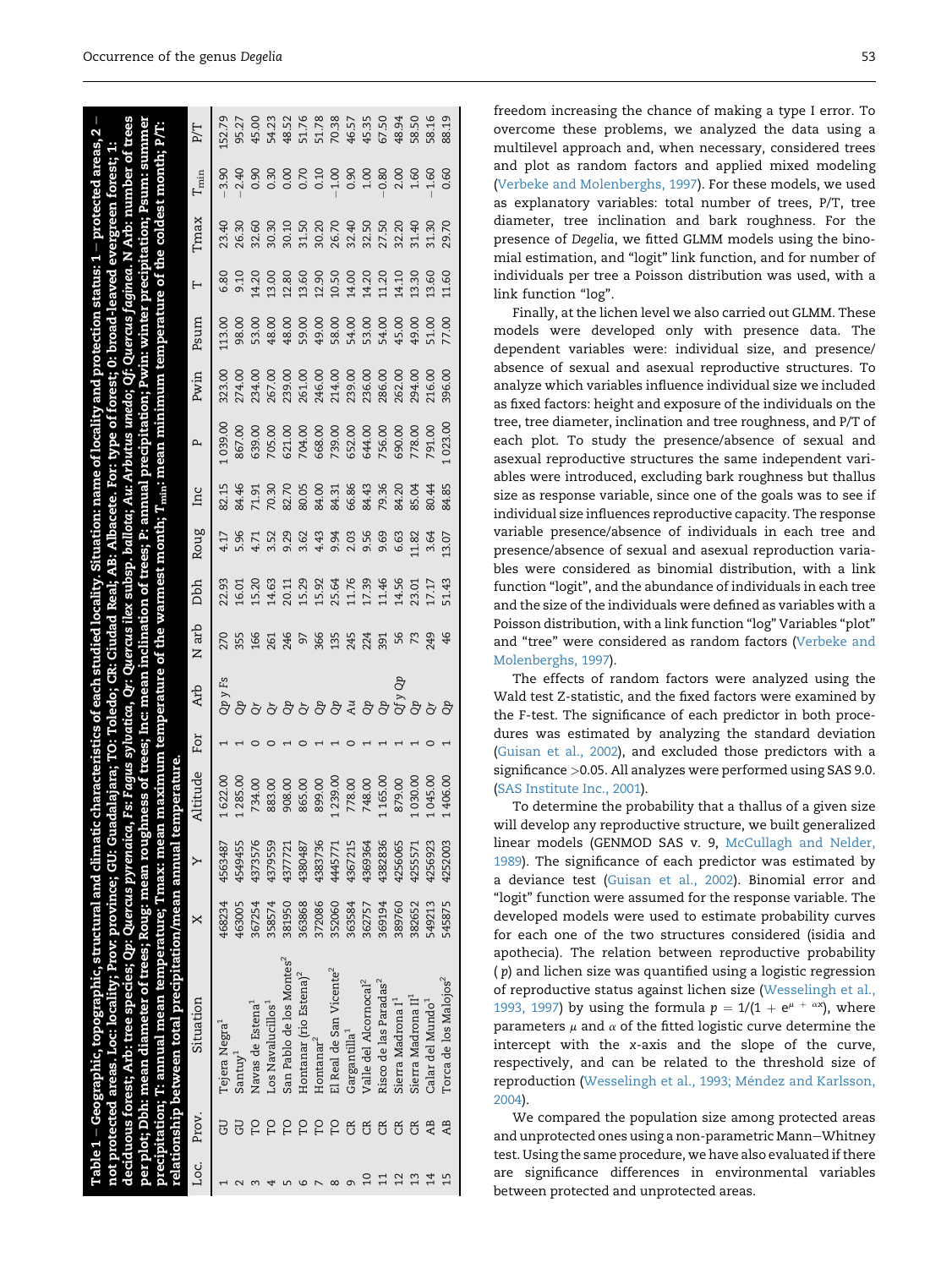# Results

A total of 15 populations were found in Central Spain. Values of climatic, geographical and topographical variables are listed in [Table 1.](#page-3-0) Besides differences in altitude, also climatic variables showed a large variation, from 621 mm to 1 039 mm of total rainfall, or between 6.80  $^{\circ}$ C and 14.20  $^{\circ}$ C of mean annual temperature. A total of 3 180 trees were sampled in the 15 forest patches considered, although number of trees per plot ranged between 46 and 391 trees. Besides, mean tree diameter oscillated between 11.46 cm and 51.43 cm. Bark roughness and tree inclination also showed a considerable range [\(Table 1](#page-3-0)).

Of the 3 180 trees included in the study, only 301 had Degelia individuals, showing only an occupied percentage of 12.68 % (Table 2). Total number of individuals was 1039, and seven populations had less than 20 individuals. The highest number of individuals was 413, 2 being the minimum number found in two populations. Mean size of Degelia individuals was 30.73 mm diameter, although these data varied between populations, the smallest individuals being in locality 7, and the largest ones in locality 8 (Table 2). Height and orientation of individual thalli on trees in Table 2 were divided into three height categories and four different light exposures. The highest number of individuals was at the medium height (height 2), whereas the upper height (height 3) presented a very small number of them (4.81 %). Northern and western exposures were the most favorable to presence of Degelia. Regarding the presence of reproductive structures, half of individuals (50.02 %) had apothecia [\(Table 3\)](#page-5-0). However, isidia were present in a lower percentage (22.71 %). Furthermore, only 53 individuals presented simultaneously both types of reproduction. Therefore, 67.66 % of the individuals had some

type of reproductive structure, the rest being considered juvenile (without apothecia or isidia) (Tables 2 and 3).

# Effects of environmental variables on reproduction and thallus size

GLM models explaining percentage of occupied trees and abundance of Degelia individuals at the plot level [\(Table 4\)](#page-5-0) showed that only the type of forest influenced the abundance and percentage of occupied trees. Evergreen broad-leaved forests had a marginally higher abundance of Degelia individuals.

Larger and more inclined trees or those with coarser bark had a higher probability of being colonized by Degelia. In addition, individuals growing on more inclined trees reached higher sizes while the presence of sexual structures depended on thallus size. Thalli growing higher up a tree had a higher probability of developing isidia (asexual structures).

Climate variables were not significant in any model. The random variable plot only showed a significant effect at the tree level for the variables presence and abundance, and for isidia presence. However, the random variable tree was always significant.

#### Relationship between size and probability of reproduction

All the logistic models developed to find the relationship between size and reproductive capacity were highly significant (apothecia, size estimator = 2.5494,  $p > 0.0001$ ; isidia, size estimator = 0.8922,  $p < 0.0001$ ). Mean thallus size varied between juvenile individuals and reproductive ones. Mean size and standard deviation of juvenile individuals was  $21.05 \pm 13.08$  mm in diameter, whereas it was

Table 2 – Variables considered at tree and individual levels. Loc: locality; N arb: number of trees occupied by Degelia plumbea; % Arb. ocu: percentage of tres with D. plumbea; N indiv: number of individuals in each locality; Mean size: mean size ± standard deviation and minimum and maximum values between parenthesis (mm). Alt 1: no of individuals between 0 and 50 cm; Alt 2: no of individuals between 50 and 150 cm; Alt.3: no of individuals above 150 cm; N: number of individuals in Northern exposure 316°–45°; E: number of individuals in Eastern exposure 46°–135°; S: number of individuals in Southern exposure 136°–225°; O: number of individuals in Western exposure 226°–315°; Apo: number of thalli with apothecia; Isi: number of thalli with isidia; Juve: number of juvenile thalli. \*: indicate populations inside a protected area.

| Loc.  | N arb          | %Arb. ocu | N indiv        | Mean size                             | Alt.1          | Alt.2    | Alt.3          | N              | E              | S            | O              | Apo            | Isi          | Juve           |
|-------|----------------|-----------|----------------|---------------------------------------|----------------|----------|----------------|----------------|----------------|--------------|----------------|----------------|--------------|----------------|
|       | 33             | 12.22     | 140            | $31.95 \pm 16.34$ (2.22 $\pm$ 124.02) | 52             | 71       | 17             | 32             | 14             | 14           | 80             | 86             | 11           | 53             |
| $2^*$ |                | 0.28      | 37             | $23.23 \pm 14.98$ (6.50 $\pm$ 61.30)  | 34             | 3        | $\Omega$       | $\Omega$       | $\Omega$       | 8            | 29             | $\mathbf{0}$   | 23           | 14             |
| $3^*$ | 44             | 26.51     | 106            | $29.43 \pm 21.64$ (8.57 $\pm$ 79.37)  | 60             | 45       |                | 29             | 26             | 10           | 41             | 56             | 11           | 47             |
| $4^*$ | 87             | 33.33     | 413            | $32.48 \pm 2.17$ (7.53 $\pm$ 89.64)   | 184            | 220      | 9              | 158            | 157            | 15           | 83             | 265            | 47           | 114            |
| 5     | $\overline{2}$ | 0.81      | $\overline{2}$ | $36.61 \pm 16.19$ (35.07 $\pm$ 38.14) |                |          | 0              | $\overline{2}$ | $\Omega$       | $\Omega$     | $\Omega$       | 2              | $\mathbf{0}$ | $\Omega$       |
| $6^*$ | 11             | 11.34     | 15             | $34.39 \pm 12.25$ (22.40 $\pm$ 53.02) |                | 4        | 4              | 14             | $\mathbf{0}$   | $\Omega$     | $\mathbf{1}$   | 11             | 1            |                |
|       | 4              | 1.09      | 8              | $19.19 \pm 9.55$ (8.78 $\pm$ 42.03)   |                |          | 0              | $\Omega$       | $\Omega$       | 6            | $\overline{2}$ | $\mathbf{1}$   | 1            | 6              |
| 8     | $\overline{2}$ | 1.48      | $\overline{2}$ | $52.02 \pm 13.74$ (40.57 $\pm$ 63.46) | $\overline{2}$ | $\Omega$ | 0              | 1              | $\Omega$       | $\Omega$     | $\mathbf{1}$   | $\mathbf{1}$   | 1            |                |
| $9*$  | 39             | 15.92     | 108            | $34.54 \pm 14.94$ (6.37 $\pm$ 145.23) | 4              | 94       | 10             | 34             | 42             | $\mathsf{R}$ | 24             | 50             | $\Omega$     | 58             |
| 10    | 6              | 2.68      | 9              | $26.68 \pm 8.03$ (7.79 $\pm$ 51.27)   |                | 8        | $\Omega$       | ζ              | $\overline{2}$ | $\Omega$     | $\overline{4}$ | $\overline{2}$ | 5            | $\overline{2}$ |
| 11    | 3              | 0.77      | 3              | $38.11 \pm 12.38$ (36.18 $\pm$ 41.14) | $\Omega$       | 3        | $\Omega$       | 3              | $\Omega$       | $\Omega$     | $\Omega$       | 3              |              |                |
| $12*$ | 22             | 39.29     | 75             | $22.65 \pm 12.38 (7.14 \pm 77.20)$    | 33             | 42       |                | 36             | 13             |              | 19             | 13             | 75           |                |
| $13*$ | 21             | 28.77     | 63             | $27.76 \pm 15.98$ (8.71 $\pm$ 70.38)  | 22             | 39       | $\overline{2}$ | 38             | 9              | 5            | 11             | 6              | 56           |                |
| $14*$ | 23             | 9.24      | 51             | $28.64 \pm 2.65 (8.34 \pm 79.70)$     | 9              | 40       |                | 30             | 12             | 3            | 6              | 17             | $\mathbf{1}$ | 33             |
| $15*$ | 3              | 6.52      | 7              | $31.5 \pm 23.07$ (21.74 $\pm$ 42.14)  | $\Omega$       |          | $\Omega$       | 6              | $\Omega$       | $\Omega$     | 1              | 7              | 3            | $\Omega$       |
| Total | 301            | 12.68     | 1 0 3 9        | $30.73 \pm 17.65$ (2.22-145.23)       | 416            | 578      | 50             | 386            | 275            | 76           | 302            | 520            | 236          | 336            |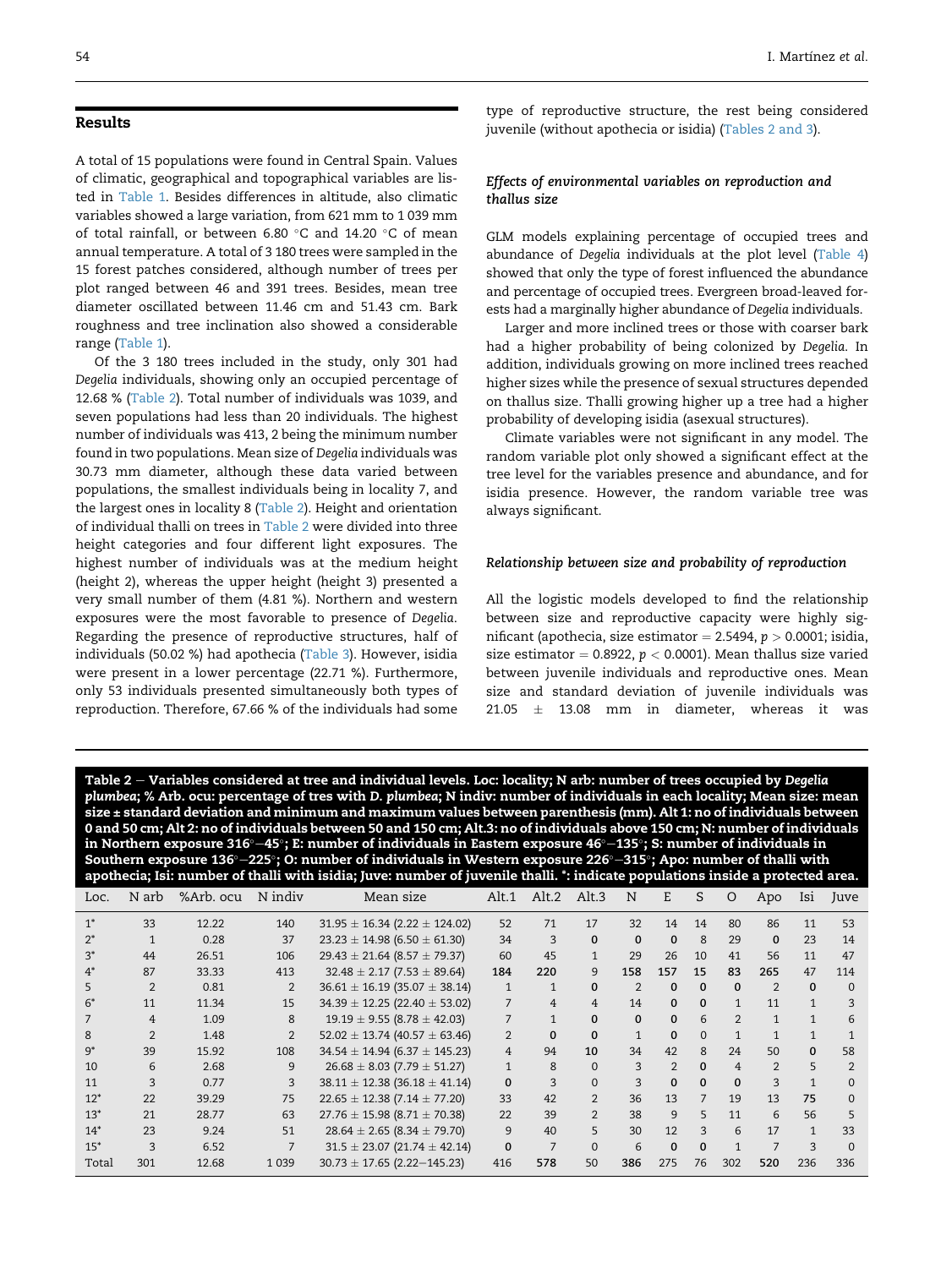<span id="page-5-0"></span>

| Table $3$ – Percentage and number of juvenile and reproductive individuals. |                      |                          |                |              |                      |  |  |  |  |
|-----------------------------------------------------------------------------|----------------------|--------------------------|----------------|--------------|----------------------|--|--|--|--|
|                                                                             | Juvenile individuals | Reproductive individuals | With apothecia | With isidia  | $apothecia + isidia$ |  |  |  |  |
| %<br>n                                                                      | 32.34<br>336         | 67.66<br>703             | 50.05<br>520   | 22.71<br>236 | 5.10<br>53           |  |  |  |  |

 $26.78 \pm 13.74$  mm for individuals with isidia, and 39.16  $\pm$  17.02 mm for individuals with apothecia.

Influence of protected areas

The probability that a reproductive structure will be present for a given thallus size is shown in [Fig 2](#page-6-0). As noted before the probability of having isidia is very low. Thalli of 28.86 mm had a 50 % probability of being found with apothecia and at 89.6 mm in diameter there was 100 % probability that sexual reproductive structures would be found.

# Eight of the fifteen populations of Degelia were located within Protected Areas. Populations outside of protected areas all had less than 15 individuals per population. Populations 3, 4 and 9 had more than 100 individuals and were located in the Cabañeros National Park, the maximal protection category in Spain. Non-parametric tests revealed significant differences in population size between protected and unprotected areas

Table 4 – Summary of the Generalized Linear Models (GLM) and Generalized Linear Mixed Models (GLMMs) examining effects of environmental factors on the occurrence and abundance of D. plumbea at the plot and tree level. and on size, presence of reproductive structures at the individual level. Estimator (ES): coefficient of the variable in the model; F-value: F statistic. p-value: significant value. Type of forest: (0) broad-leaved evergreen. (1) deciduous.

| Level      | Model          | Variable           | Fixed factors                      | Estimator                      | Chi-square                       | p-value                            |
|------------|----------------|--------------------|------------------------------------|--------------------------------|----------------------------------|------------------------------------|
| Plot       | <b>GENMOD</b>  | % Occupied trees   | Forest type (0)<br>Forest type (1) | 2.0133 (1.0610)<br>0           | 3.60<br>$-$                      | 0.0578<br>$\overline{\phantom{0}}$ |
|            |                |                    | <b>Dbh</b><br>P/T                  | 0.0243(0.0852)                 | 0.08<br>0.19                     | 0.7751<br>0.6594                   |
|            |                | Abundance          |                                    | 0.0078(0.0177)                 |                                  |                                    |
|            |                |                    | Forest type (0)<br>Forest type (1) | 2.1112 (0.8631)<br>$\mathbf 0$ | 5.98<br>$\overline{\phantom{0}}$ | 0.0144                             |
|            |                |                    | Dbh                                | $-0.0364(0.0438)$              | 0.69                             | 0.4051                             |
|            |                |                    | P/T                                | 0.0255(0.0149)                 | 2.93                             | 0.0869                             |
|            |                | Variable           | Fixed factors                      | Estimator                      | F-value                          | <i>p</i> -value                    |
| Tree       | <b>GLIMMIX</b> | Occurrence         | Total trees                        | $-0.00762$ (0.003921)          | 3.78                             | 0.0757                             |
|            |                |                    | <b>Dbh</b>                         | 0.04063 (0.008754)             | 21.55                            | < 0.0001                           |
|            |                |                    | Inclination                        | $-0.07938(0.005610)$           | 200.24                           | < 0.0001                           |
|            |                |                    | Roughness                          | 0.07071 (0.02006)              | 12.43                            | 0.0004                             |
|            |                |                    | P/T                                | $-0.00619(0.01513)$            | 0.17                             | 0.6906                             |
|            |                | Abundance          | Total trees                        | $-0.00485(0.004330)$           | 1.25                             | 0.2852                             |
|            |                |                    | Dbh                                | 0.03838 (0.007638)             | 25.25                            | < 0.0001                           |
|            |                |                    | Inclination                        | $-0.04307(0.003717)$           | 134.26                           | < 0.0001                           |
|            |                |                    | Roughness                          | 0.07339(0.01547)               | 22.51                            | < 0.0001                           |
|            |                |                    | P/T                                | 0.003509 (0.01654)             | 0.05                             | 0.8361                             |
| Individual | <b>GLIMMIX</b> | <b>Size</b>        | Dbh                                | 0.006131 (0.003272)            | 3.51                             | 0.0622                             |
|            |                |                    | Inclination                        | $-0.00431(0.001521)$           | 8.04                             | 0.0052                             |
|            |                |                    | Roughness                          | $-0.01640$ (0.009551)          | 2.95                             | 0.0895                             |
|            |                |                    | Height                             | 0.000659(0.000436)             | 2.28                             | 0.1313                             |
|            |                |                    | Exposure                           | $-0.04814(0.03094)$            | 2.42                             | 0.1201                             |
|            |                |                    | P/T                                | 0.001342 (0.000949)            | 2.00                             | 0.1983                             |
|            |                | Apothecia presence | Thallus size                       | 0.08863 (0.01585)              | 31.26                            | < 0.0001                           |
|            |                |                    | Dbh                                | 0.002025 (0.02392)             | 0.01                             | 0.9327                             |
|            |                |                    | Inclination                        | $-0.02013(0.01285)$            | 2.46                             | 0.1186                             |
|            |                |                    | Height                             | $-0.00661(0.004641)$           | 2.03                             | 0.1548                             |
|            |                |                    | Exposure                           | $-0.1990(0.3171)$              | 0.39                             | 0.5304                             |
|            |                |                    | P/T                                | 0.01005(0.01064)               | 0.89                             | 0.3930                             |
|            |                | Isidia presence    | Thallus size                       | 0.008149 (0.005121)            | 2.53                             | 0.1119                             |
|            |                |                    | <b>Dbh</b>                         | $-0.00885(0.03430)$            | 0.07                             | 0.7965                             |
|            |                |                    | Inclination                        | 0.03337(0.01757)               | 3.61                             | 0.0583                             |
|            |                |                    | Height                             | 0.01053 (0.002821)             | 13.94                            | 0.0002                             |
|            |                |                    | Exposure                           | 0.1301(0.1658)                 | 0.62                             | 0.4328                             |
|            |                |                    | P/T                                | $-0.01093(0.03492)$            | 0.10                             | 0.7602                             |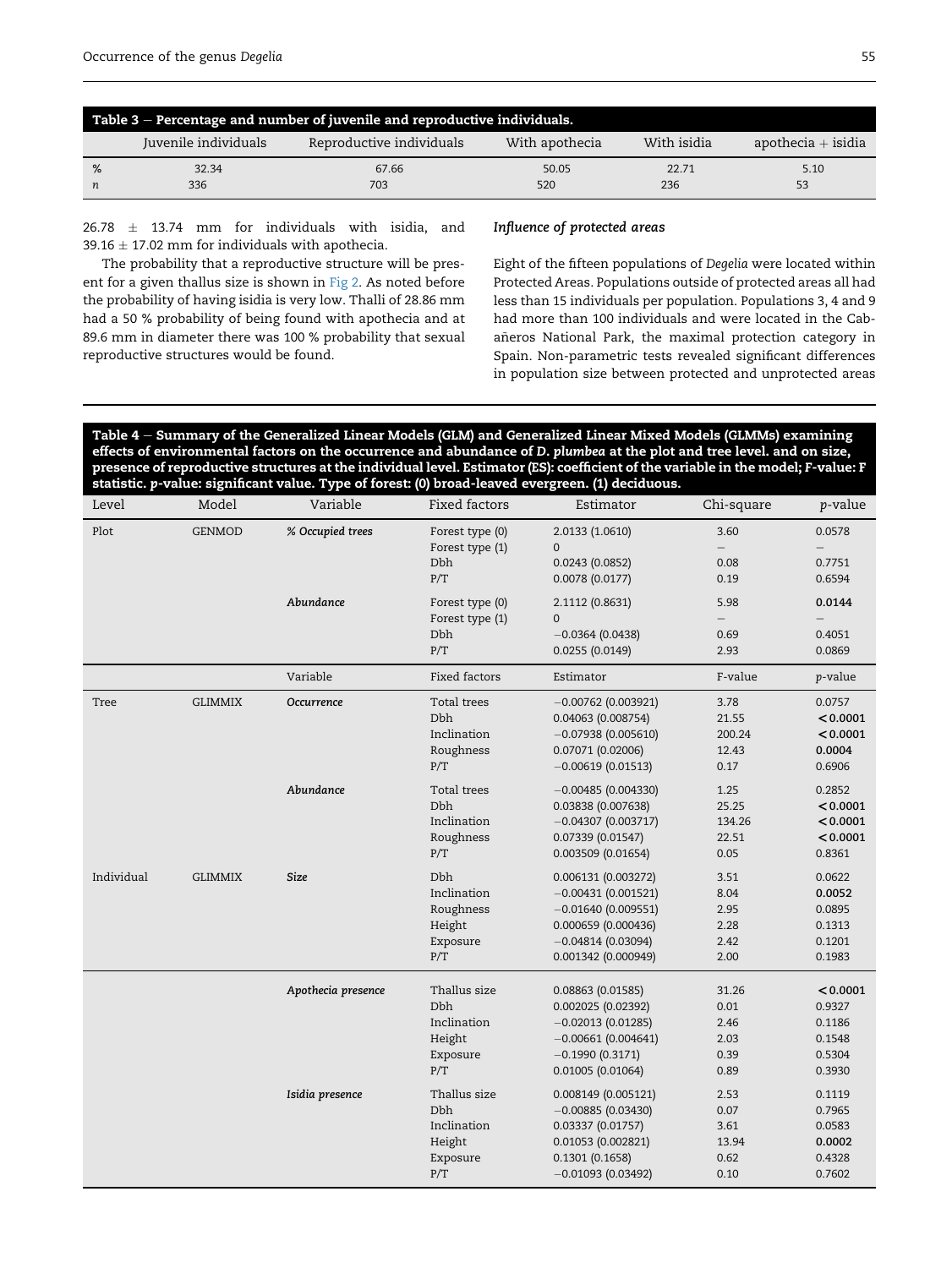<span id="page-6-0"></span>

Fig 2 - Probability of Degelia having reproductive structures. (A) Apothecia. (B) Isidia.

( $p < 0.0001$ ), population being larger in protected localities. There were no significant differences in mean tree diameter, number of trees per plot and climatic variables between protected and unprotected areas (data not shown).

# Discussion

Our results indicate that Degelia is very scarce in the study area, especially when considering the size of this region and the number of sites examined. We found only 15 populations after 10 yr of systematic searching and some of them had very few individuals. Besides, Degelia density was very variable between locations, ranging from populations with 2 individuals to populations with more than 400 per plot. Our models showed that the only variable at the landscape level influencing the abundance of Degelia is type of forest; larger densities being found in broad-leaved evergreen forests. Furthermore, the results suggest that tree characteristics play an important role in the local dynamics of this speciescomplex.

D. plumbea is a foliose cyanolichen intolerant of high radiation [\(Gauslaa and Solhaug, 1996\)](#page-8-0) which may cause photoinhibition mainly in small thalli, because mechanisms to repair this damage are activated only when the thallus is adequately hydrated ([Gauslaa and Solhaug, 1998\)](#page-8-0). Moreover, [Degelius \(1935\)](#page-8-0) demonstrated that individuals of Degelia, more exposed to sunlight, died after clearings had been made in the forest. Similar results were also obtained for other species such as Alectoria sarmentosa or Lobaria oregana ([Essen and](#page-8-0) [Renhorn, 1998; Sillet et al., 2000\)](#page-8-0). The Mediterranean region is characterized by a strong summer drought, high temperatures and intense light incidence so the window of time with optimum physiological conditions for active growth is very small. Our results showed that the number of individuals of Degelia was higher in broad-leaved evergreen forests than in deciduous ones. Canopy of broad-leaved evergreen forests reduces light levels, the loss of water and heat stress.

Competition with other species may also reduce the presence of Degelia in deciduous forests ([Armstrong and Welch, 2007](#page-8-0)).

At the tree level, the selected variables seem to be related to more favorable microclimatic conditions for the colonization and growth of this species-complex. Abundance of Degelia is related to tree size, a finding which is related with other variables such as the tree age, which is closely related to tree diameter and forest quality [\(Dettki and Esseen, 1998;](#page-8-0) Belinchón et al., 2009; [Rubio-Salcedo et al. in prep.](#page-9-0)). The diameter of the tree also reflects the time available for colonization and represents an increase of different microhabitats more favorable for establishment and colonization by new individuals (Rose, 1992; Kuusinen and Penttinen, 1999; Snäll et al., 2004; Belinchón et al., 2009).

Bark roughness is also linked to tree age. In our study a coarser bark had a positive effect on the presence and abundance of Degelia. Deeper fissures may generate a more favorable microhabitat for lichen colonization ([Ranius et al., 2008\)](#page-9-0). [Young \(1938\)](#page-9-0) found that bark of larger trees was more porous and potentially increased water holding capacity, so the conditions for germination would be more favorable in the fissures of the deep bark characteristic of big trees. Furthermore, several studies showed that there are differences in chemical properties between smooth and rough bark [\(Bates and Brown,](#page-8-0) [1981\)](#page-8-0), and these differences may affect the species. So, based on our results, bark microtopography has an important influence on the presence of Degelia.

Trunk inclination also affects Degelia presence, a variable often neglected in the epiphytic studies [\(Johansson et al.,](#page-8-0) [2009\)](#page-8-0). However, tree inclination can be a very useful indirect measure of the exposure to rain, because these variables are positively related [\(Ranius et al., 2008\)](#page-9-0). More inclined trunks can cause clear differences in moisture conditions between upper and lower zones of the trunk ([Barkman, 1958](#page-8-0)) which affect the distribution of lichens on the tree ([Johansson et al.,](#page-8-0) [2009\)](#page-8-0). In our study, there was more Degelia on the most inclined trunks, a result that is consistent with previous ones obtained for other epiphytes such as bryophytes in which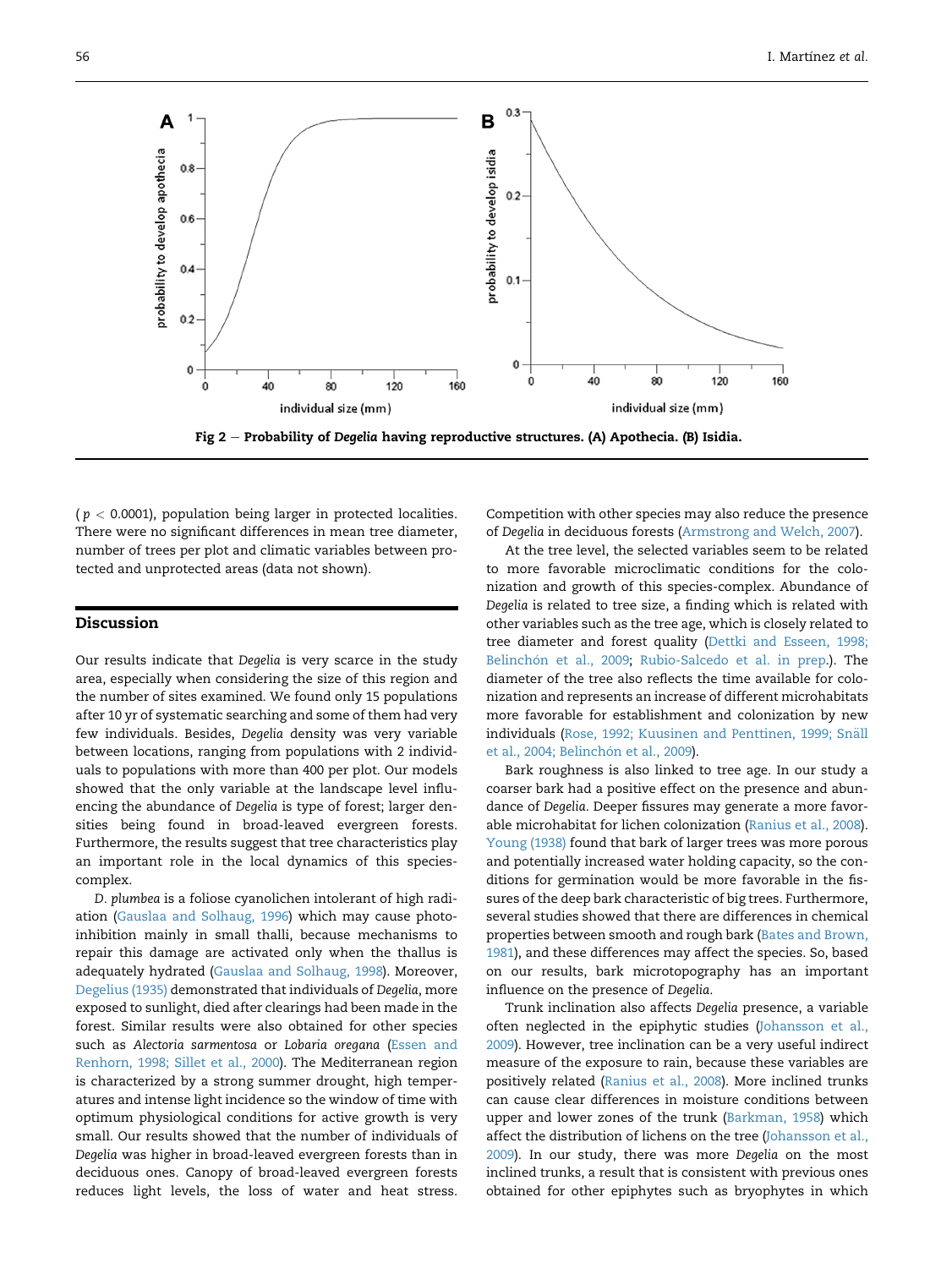these organisms were dominant on inclined surfaces where water availability is higher [\(Billings and Drew, 1938; Barkman,](#page-8-0) [1958; Kenkel and Bradfield, 1986; Bates, 1992; Kuusinen, 1994;](#page-8-0) [Ranius et al., 2008\)](#page-8-0). Our results indicated that the individual size is affected by the characteristics of the tree, particularly by inclination of the trunk. For poikilohydric organisms these factors are very important in the duration of periods of photosynthetic activity [\(Gauslaa and Solhaug, 1998](#page-8-0)). Degelia presents a thick hypothallus of a filter of rhizinas around the margins, which allows water accumulation during rainy periods and the use of this water to enable photosynthesis during dry periods [\(Gauslaa and Solhaug, 1998](#page-8-0)). These authors found that thallus size and hypothallus thickness were relevant traits for the water economy of D. plumbea ([Gauslaa and](#page-8-0) [Solhaug, 1998\)](#page-8-0). However, not all studies found the same results, leading to some controversy about this factor. For example, Snäll et al. (2005) showed that more inclined trees had a lower probability of colonization by a species of bryophyte, because of the wet conditions or a reduced tree vitality. [Johansson et al. \(2009\)](#page-8-0) also showed a negative effect of the more inclined trees over the presence of lichen species studied, explaining that this could be due to less habitat available than straighter trunks.

On the other hand, the life cycle of lichen species has three distinct phases: dispersal of propagules, establishment of a new thallus and growth of this thallus [\(Sillet et al., 2000](#page-9-0)). Probably, dispersal and establishment are the most critical states for colonization of new habitats ([Clobert et al., 2001](#page-8-0)). Dispersion of lichens depends on their reproductive capacity. Lichens can reproduce sexually, but also they are capable of forming structures of asexual reproduction [\(Lawrey, 1980](#page-8-0)). As discussed above Degelia may have both types of reproduction, both independently and simultaneously. According to our results, the presence of sexual reproduction, by developing multiple apothecia, is favored when the size of the thallus is bigger, as many other previous studies pointed out for other species [\(Grime and Hunt, 1975; Walker et al., 1986; Huston and](#page-8-0) [Smith, 1987; Roff, 1992; Stearns, 1992; Mart](#page-8-0)ínez et al., 2012), whereas presence of isidia is favored in the higher areas of the tree. [Mart](#page-8-0)ínez et al. (2012) also found the same results in L. pulmonaria.

# Conclusions

It is known that many epiphytic lichens are very sensitive to forest management actions because colonization is a slow process and the persistence of the species requires continuity of old trees [\(McCune, 1993; Kuusinen and Penttinen, 1999; Gu](#page-8-0) [et al., 2001; Kalwij et al., 2005\)](#page-8-0). In fact, for many specialized lichens lack of available substrata probably affects presence and local abundance [\(Uliezka and Angelstam, 1999\)](#page-9-0). However, our results indicate that the number of trees is not a determining factor in the abundance of Degelia as the total number of trees per plot showed no significant influence on these variables.

It seems that microhabitat quality determines the establishment, growth and size of Degelia individuals. Therefore, to preserve this endangered species we suggest that conservation plans should include measures that ensure the maintenance of habitats with favorable microenvironment characteristics. In Mediterranean Spain, Degelia seems to require forests with large old trees which can generate adequate levels of humidity within the forest canopy. Forests that meet these requirements should be given special emphasis for protection.

Eight of the fifteen populations of Degelia are located within Protected Areas, which guarantees habitat protection because of the favorable environmental conditions and the tightly controlled human activity. Degelia populations located outside of protected areas had a much lower density of individuals. The classical metapopulation theory states that the risk of extinction of local populations increases with decreasing size of the population, mainly by environmental events or demographic stochasticity. A local extinction may result from a gradual deterioration of the forest quality, which deterministically decreases the size of the populations to extinction [\(Harrison and Taylor, 1997\)](#page-8-0).

In conclusion, Degelia populations in the central Iberian Peninsula are a matter of great concern. There are several places, mainly not protected, that have a very small density of this lichen and are vulnerable to processes leading to local extinction. The Iberian Peninsula is an example of how persistence of different forms of destruction and degradation linked to over-exploitation have persisted through time and caused the disappearance of most Mediterranean forests (Quézel, 1978) and most of their characteristic biological components. Deforestation in this region has been recognized as a major problem for centuries ([Valladares et al.,](#page-9-0) [2004\)](#page-9-0) and is mainly driven by different simultaneous actions, such as timber and firewood extraction, deforestation for expanding agriculture, extensive cattle grazing and hunting management ([Thirgood, 1981; Charco, 2002](#page-9-0)). This situation is even more intense in unprotected areas but there is still a large gap of knowledge on how forest management affects overall biodiversity. Our results point out that a certain degree of protection has allowed the maintenance of larger populations of Degelia in Mediterranean Spain. We suggest that in protected areas effective efforts should be made to increase the quality of the forests. Areas where Degelia occurs that are outside protection should be subject to recovery plans. Conservation activities should be initiated to prevent local extinctions. The maintenance of this and other rare lichen species not only ensures the maintenance of epiphyte biodiversity but also would benefit a wide variety of other organisms.

The Degelia-complex (D. atlantica and D. plumbea) is listed as vulnerable on the Red List of lichens of central Spain, which means its populations have a small number of individuals and also are in decline. The Degelia-complex has a higher probability of having sexual reproductive structures. However, total number of populations found is relatively scarce and population size seems to be very small in almost half of the studied populations. These facts seem to indicate that Degelia has some problems in ensuring the establishment of new individuals inside a population or colonization of new habitats. So, further studies are necessary to determine where the bottleneck of this species-complex is.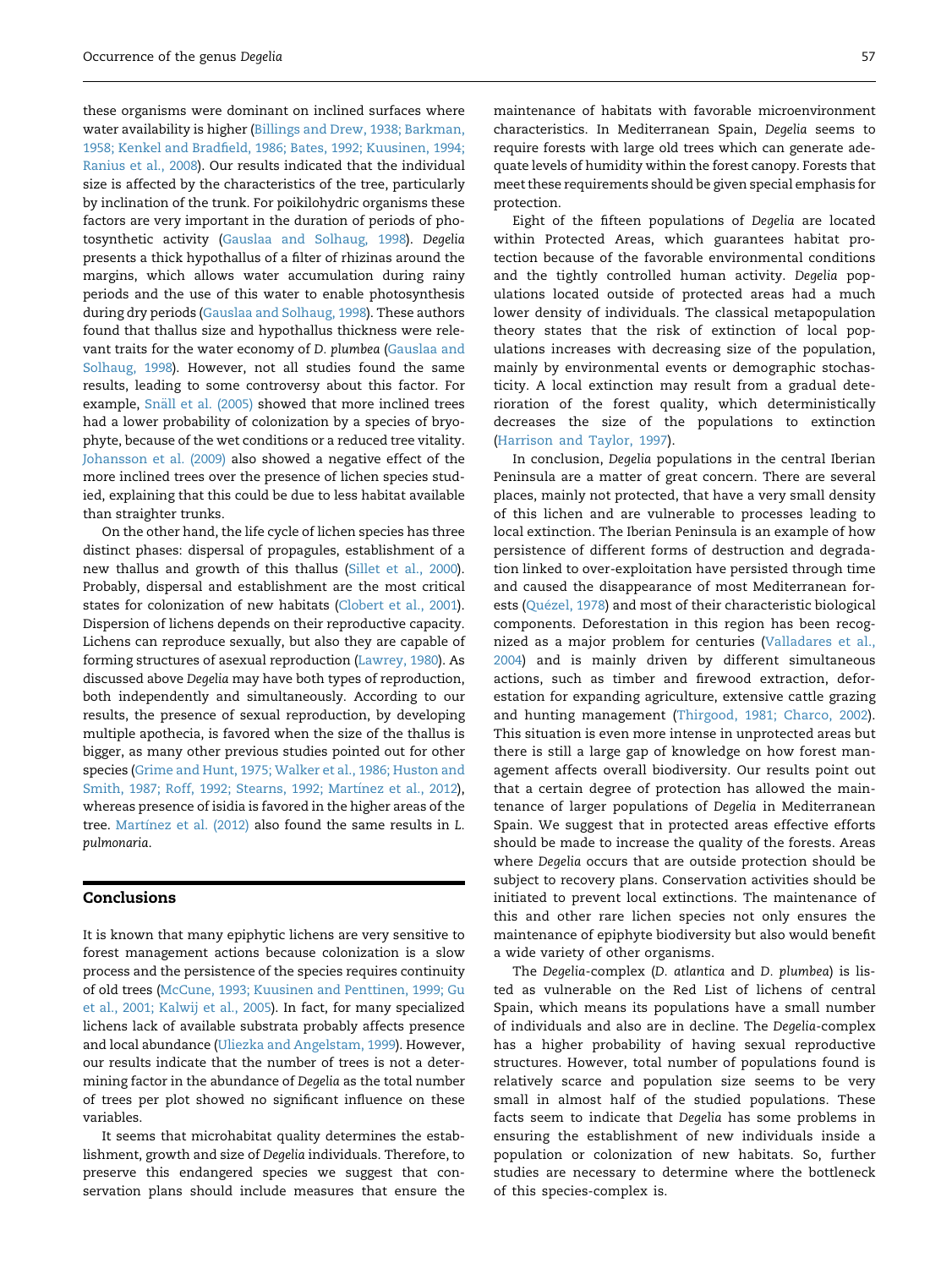# <span id="page-8-0"></span>Acknowledgments

We would like to thank Prof. David Richardson (Canada) and other anonymous referee for improving the manuscript. Also, we want to thank by founding of the Spanish Government (project "EPICON", CGL2010-22049, Ministerio de Ciencia e Innovación). And we also feel truly grateful to the Protected Areas staff for their help and sympathy.

references

- [Armstrong, R.A., Welch, A.R., 2007. Competition in lichens](http://refhub.elsevier.com/S1754-5048(14)00043-9/sref1) [communities.](http://refhub.elsevier.com/S1754-5048(14)00043-9/sref1) Symbiosis  $43, 1-12$  $43, 1-12$ .
- [Barkman, J.J., 1958. Phytosociology and Ecology of](http://refhub.elsevier.com/S1754-5048(14)00043-9/sref2) [Cryptogramicepiphytes. VanGorcum, Assen](http://refhub.elsevier.com/S1754-5048(14)00043-9/sref2).
- [Bates, J.W., 1992. Influence of chemical and physical factors on](http://refhub.elsevier.com/S1754-5048(14)00043-9/sref3) Quercus and Fraxinus [epiphytes at Loch Sunart, western](http://refhub.elsevier.com/S1754-5048(14)00043-9/sref3) [Scotland: a multivariate analysis.](http://refhub.elsevier.com/S1754-5048(14)00043-9/sref3) Journal of Ecology 80, 163-[179](http://refhub.elsevier.com/S1754-5048(14)00043-9/sref3).
- [Bates, J.W., Brown, D.H., 1981. Epiphyte differentiation between](http://refhub.elsevier.com/S1754-5048(14)00043-9/sref4) Quercus petraea and Fraxinus excelsior [in a maritime area of](http://refhub.elsevier.com/S1754-5048(14)00043-9/sref4) [south west England.](http://refhub.elsevier.com/S1754-5048(14)00043-9/sref4) Vegetatio 48, 61-[70.](http://refhub.elsevier.com/S1754-5048(14)00043-9/sref4)
- Belinchón, R., Martínez, I., Aragón, G., Escudero, A., Valladares, F., [2007. Edge effect on epiphytic communities in a](http://refhub.elsevier.com/S1754-5048(14)00043-9/sref5) Mediterranean Quercus pyrenaica forest. [Journal of Vegetation](http://refhub.elsevier.com/S1754-5048(14)00043-9/sref5) [Science](http://refhub.elsevier.com/S1754-5048(14)00043-9/sref5) 18, 81-[90](http://refhub.elsevier.com/S1754-5048(14)00043-9/sref5).
- Belinchón, R., Martí[nez, I., Ot](http://refhub.elsevier.com/S1754-5048(14)00043-9/sref6)á[lora, M.A.G., Arag](http://refhub.elsevier.com/S1754-5048(14)00043-9/sref6)ó[n, G., Dimas, J.,](http://refhub.elsevier.com/S1754-5048(14)00043-9/sref6) [Escudero, A., 2009. Fragment quality and matrix affect](http://refhub.elsevier.com/S1754-5048(14)00043-9/sref6) [epiphytic performance in a Mediterranean forest landscape.](http://refhub.elsevier.com/S1754-5048(14)00043-9/sref6) [American Journal of Botany](http://refhub.elsevier.com/S1754-5048(14)00043-9/sref6) 96, 1974-[1982.](http://refhub.elsevier.com/S1754-5048(14)00043-9/sref6)
- [Billings, W.D., Drew, W.B., 1938. Bark factors affecting the](http://refhub.elsevier.com/S1754-5048(14)00043-9/sref7) [distribution of corticolous bryophytic communities.](http://refhub.elsevier.com/S1754-5048(14)00043-9/sref7) The [American Midland Naturalist](http://refhub.elsevier.com/S1754-5048(14)00043-9/sref7) 20, 302-[330](http://refhub.elsevier.com/S1754-5048(14)00043-9/sref7).
- [Blom, H.H., Lindblom, L., 2010.](http://refhub.elsevier.com/S1754-5048(14)00043-9/sref8) Degelia cyanoloma (Schaer.) H. H. Blom & L. Lindblom comb. et stat. nov.[, a distinct species from](http://refhub.elsevier.com/S1754-5048(14)00043-9/sref8) [western Europe.](http://refhub.elsevier.com/S1754-5048(14)00043-9/sref8) Lichenologist 42, 23-[37.](http://refhub.elsevier.com/S1754-5048(14)00043-9/sref8)
- Carballal, R., Paz-Bermúdez, G., López de Silanes, M.E., PérezValcárcel, C., 2010. Flora Liquenoló[gica Ib](http://refhub.elsevier.com/S1754-5048(14)00043-9/sref9)é[rica. Pannariaceae,](http://refhub.elsevier.com/S1754-5048(14)00043-9/sref9) vol. 6. Sociedad Española de Liquenologí[a, SEL, Pontevedra](http://refhub.elsevier.com/S1754-5048(14)00043-9/sref9).
- [Carroll, G.C., 1979. Forest Canopies: Complex and Independents](http://refhub.elsevier.com/S1754-5048(14)00043-9/sref10) [Subsystems. Oregon State University Press, Corvallis, Oregon](http://refhub.elsevier.com/S1754-5048(14)00043-9/sref10).
- [Charco, J., 2002. La regeneraci](http://refhub.elsevier.com/S1754-5048(14)00043-9/sref11)ó[n natural del bosque mediterr](http://refhub.elsevier.com/S1754-5048(14)00043-9/sref11)á[neo](http://refhub.elsevier.com/S1754-5048(14)00043-9/sref11) [en la Pen](http://refhub.elsevier.com/S1754-5048(14)00043-9/sref11)ínsula Ibérica. ARBA, Ministerio de Medio Ambiente, [Madrid, ES.](http://refhub.elsevier.com/S1754-5048(14)00043-9/sref11)
- [Clobert, J., Danchin, F., Dhondt, A.A., Nichols, J.D., 2001. Dispersal.](http://refhub.elsevier.com/S1754-5048(14)00043-9/sref12) [Oxford University Press, New York.](http://refhub.elsevier.com/S1754-5048(14)00043-9/sref12)
- [COSEWIC, 2010.COSEWIC Assessment and Status Report on the Blue](http://refhub.elsevier.com/S1754-5048(14)00043-9/sref13) [Felt Lichen Degelia plumbea in Canada. Committee on the Status](http://refhub.elsevier.com/S1754-5048(14)00043-9/sref13) of Endangered Wildlife in Canada, Ottawa  $x + 42$  pp.

[Debinski, D.M., Holt, R.D., 2000. A survey and overview of habitat](http://refhub.elsevier.com/S1754-5048(14)00043-9/sref14) [fragmentation experiments.](http://refhub.elsevier.com/S1754-5048(14)00043-9/sref14) Conservation Biology 14, 342-[355](http://refhub.elsevier.com/S1754-5048(14)00043-9/sref14).

- [Degelius, G., 1935. Das ozeanische Element der Strauch- und](http://refhub.elsevier.com/S1754-5048(14)00043-9/sref15) [Laubflechtenflora von Skandinavien.](http://refhub.elsevier.com/S1754-5048(14)00043-9/sref15) Acta Phytogeography [Suecia](http://refhub.elsevier.com/S1754-5048(14)00043-9/sref15) 7, 1-[411](http://refhub.elsevier.com/S1754-5048(14)00043-9/sref15).
- [Dettki, H., Esseen, P.A., 1998. Epiphytic macrolichens in managed](http://refhub.elsevier.com/S1754-5048(14)00043-9/sref16) [and natural forest landscapes: a comparison at two spatial](http://refhub.elsevier.com/S1754-5048(14)00043-9/sref16) scales. [Ecography](http://refhub.elsevier.com/S1754-5048(14)00043-9/sref16) 21, 613-[624.](http://refhub.elsevier.com/S1754-5048(14)00043-9/sref16)
- [Dix, N.J., Webster, J., 1995. Fungal Ecology. Chapman and Hall,](http://refhub.elsevier.com/S1754-5048(14)00043-9/sref17) [London.](http://refhub.elsevier.com/S1754-5048(14)00043-9/sref17)
- [Essen, P.A., Renhorn, K.E., 1998. Edge effects on an epiphytic lichen in](http://refhub.elsevier.com/S1754-5048(14)00043-9/sref18) [fragmented forests.](http://refhub.elsevier.com/S1754-5048(14)00043-9/sref18) Conservation Biology 12, 1307-[1317](http://refhub.elsevier.com/S1754-5048(14)00043-9/sref18).
- [Fahrig, L., 2003. Effects of habitat fragmentation on biodiversity.](http://refhub.elsevier.com/S1754-5048(14)00043-9/sref19) [Annual Review of Ecology, Evolution and Systematics](http://refhub.elsevier.com/S1754-5048(14)00043-9/sref19) 34, 487-[515](http://refhub.elsevier.com/S1754-5048(14)00043-9/sref19).
- [Gauslaa, Y., Solhaug, K.A., 1996. Differences in the susceptibility](http://refhub.elsevier.com/S1754-5048(14)00043-9/sref20) [to light stress between epiphytic lichens of ancient and young](http://refhub.elsevier.com/S1754-5048(14)00043-9/sref20) [boreal forest stands.](http://refhub.elsevier.com/S1754-5048(14)00043-9/sref20) Functional Ecology 10, 334-[354.](http://refhub.elsevier.com/S1754-5048(14)00043-9/sref20)
- [Gauslaa, Y., Solhaug, K.A., 1998. High-light damage in air-dry](http://refhub.elsevier.com/S1754-5048(14)00043-9/sref21) [thalli of the old forest lichen](http://refhub.elsevier.com/S1754-5048(14)00043-9/sref21) Lobaria pulmonaria  $-$  [interactions](http://refhub.elsevier.com/S1754-5048(14)00043-9/sref21) [of irradiance, exposure duration and high temperature.](http://refhub.elsevier.com/S1754-5048(14)00043-9/sref21) Journal [of Experimental Botany](http://refhub.elsevier.com/S1754-5048(14)00043-9/sref21) 50, 697-[705.](http://refhub.elsevier.com/S1754-5048(14)00043-9/sref21)
- [Grime, J.P., Hunt, R., 1975. Relative growth rate: its range and](http://refhub.elsevier.com/S1754-5048(14)00043-9/sref22) [adaptive significance in a local flora.](http://refhub.elsevier.com/S1754-5048(14)00043-9/sref22) Journal of Ecology 63, [393](http://refhub.elsevier.com/S1754-5048(14)00043-9/sref22)-[422.](http://refhub.elsevier.com/S1754-5048(14)00043-9/sref22)
- [Gu, W.D., Kuusinen, M., Konttinen, T., Hanski, I., 2001. Spatial](http://refhub.elsevier.com/S1754-5048(14)00043-9/sref23) [pattern in the occurrence of the lichen](http://refhub.elsevier.com/S1754-5048(14)00043-9/sref23) Lobaria pulmonaria in [managed and virgin boreal forests.](http://refhub.elsevier.com/S1754-5048(14)00043-9/sref23) Ecography 24, 139-[150](http://refhub.elsevier.com/S1754-5048(14)00043-9/sref23).
- [Guisan, A., Edwards, T.C., Hastie, T., 2002. Generalized linear and](http://refhub.elsevier.com/S1754-5048(14)00043-9/sref24) [generalized additive models in studies of species](http://refhub.elsevier.com/S1754-5048(14)00043-9/sref24) [distributions: setting the scene.](http://refhub.elsevier.com/S1754-5048(14)00043-9/sref24) Ecological Modelling 57, 89-[100](http://refhub.elsevier.com/S1754-5048(14)00043-9/sref24).
- [Harrison, S., Taylor, A.D., 1997. Empirical evidence for](http://refhub.elsevier.com/S1754-5048(14)00043-9/sref25) [metapopulation dynamics. In: Hanski, I., Gilpin, M.E. \(Eds.\),](http://refhub.elsevier.com/S1754-5048(14)00043-9/sref25) [Metapopulation Biology. Ecology, Genetics and Evolution.](http://refhub.elsevier.com/S1754-5048(14)00043-9/sref25)
- [Academic Press, pp. 27](http://refhub.elsevier.com/S1754-5048(14)00043-9/sref25)-[42.](http://refhub.elsevier.com/S1754-5048(14)00043-9/sref25) [Hayward, G.D., Rosentreter, R., 1994. Lichens as nesting material](http://refhub.elsevier.com/S1754-5048(14)00043-9/sref26) [for northern flying squirrels in the northern rocky mountains.](http://refhub.elsevier.com/S1754-5048(14)00043-9/sref26) [Journal of Mammalogy](http://refhub.elsevier.com/S1754-5048(14)00043-9/sref26) 75, 663-[673](http://refhub.elsevier.com/S1754-5048(14)00043-9/sref26).
- [Huston, M., Smith, T., 1987. Plant succession: life history and](http://refhub.elsevier.com/S1754-5048(14)00043-9/sref27) competition. [American Naturalist](http://refhub.elsevier.com/S1754-5048(14)00043-9/sref27) 130, 168-[198](http://refhub.elsevier.com/S1754-5048(14)00043-9/sref27).
- IUCN, 2012. The IUCN Red List of Threatened Species. Version 2012.2 (accessed 17.08.12) [http://www.iucnredlist.org.](http://www.iucnredlist.org)
- Johansson, V., Bergman, K.O., Lättman, H., Milberg, P., 2009. Tree and [site quality preferences of six epiphytic lichens growing on oaks](http://refhub.elsevier.com/S1754-5048(14)00043-9/sref29) [in southeastern Sweden.](http://refhub.elsevier.com/S1754-5048(14)00043-9/sref29) Annales Botanici Fennici 46, 496-[506.](http://refhub.elsevier.com/S1754-5048(14)00043-9/sref29)
- [Kalwij, J.M., Wagner, H.H., Scheidegger, C., 2005. Effects of stand](http://refhub.elsevier.com/S1754-5048(14)00043-9/sref30)[level disturbances on the spatial distribution of a lichen](http://refhub.elsevier.com/S1754-5048(14)00043-9/sref30) indicator. [Ecological Applications](http://refhub.elsevier.com/S1754-5048(14)00043-9/sref30) 15, 2015-[2024.](http://refhub.elsevier.com/S1754-5048(14)00043-9/sref30)
- [Kenkel, N.C., Bradfield, G.E., 1986. Epiphytic vegetation on](http://refhub.elsevier.com/S1754-5048(14)00043-9/sref31) Acer macrophyllum[: a multivariate study of species-habitat](http://refhub.elsevier.com/S1754-5048(14)00043-9/sref31) [relationships.](http://refhub.elsevier.com/S1754-5048(14)00043-9/sref31) Vegetatio 68, 43-[53.](http://refhub.elsevier.com/S1754-5048(14)00043-9/sref31)
- [Kuusinen, M., 1994. Epiphytic lichen diversity on](http://refhub.elsevier.com/S1754-5048(14)00043-9/sref32) Salix caprea in [old-growth southern and middle boreal forests of Finland.](http://refhub.elsevier.com/S1754-5048(14)00043-9/sref32) [Annales Botanici Fennici](http://refhub.elsevier.com/S1754-5048(14)00043-9/sref32) 31, 77-[92.](http://refhub.elsevier.com/S1754-5048(14)00043-9/sref32)
- [Kuusinen, M., Penttinen, A., 1999. Spatial pattern of the](http://refhub.elsevier.com/S1754-5048(14)00043-9/sref33) [threatened epiphytic byrophyte](http://refhub.elsevier.com/S1754-5048(14)00043-9/sref33) Neckera pennata at two scales [in a fragmented boreal forest.](http://refhub.elsevier.com/S1754-5048(14)00043-9/sref33) Ecography 22, 729-[735.](http://refhub.elsevier.com/S1754-5048(14)00043-9/sref33)
- [Lawrey, J.D., 1980. Sexual and asexual reproductive patterns in](http://refhub.elsevier.com/S1754-5048(14)00043-9/sref34) Parmotrema (Parmeliaceae[\) that correlate with latitude.](http://refhub.elsevier.com/S1754-5048(14)00043-9/sref34) [Bryologist](http://refhub.elsevier.com/S1754-5048(14)00043-9/sref34) 83, 344-[350](http://refhub.elsevier.com/S1754-5048(14)00043-9/sref34).
- [Longton, R.E., 1992. The role of bryophytes and lichen in](http://refhub.elsevier.com/S1754-5048(14)00043-9/sref35) [terrestrial ecosystems. In: Bates, J.W., Farmer, A.M. \(Eds.\),](http://refhub.elsevier.com/S1754-5048(14)00043-9/sref35) [Bryophytes and Lichen in a Changing Environment. Oxford](http://refhub.elsevier.com/S1754-5048(14)00043-9/sref35) [University Press, New York, pp. 32](http://refhub.elsevier.com/S1754-5048(14)00043-9/sref35)-[76.](http://refhub.elsevier.com/S1754-5048(14)00043-9/sref35)
- [Mart](http://refhub.elsevier.com/S1754-5048(14)00043-9/sref36)ínez, I., Aragón, G., Sarrión, F.J., Escudero, A., Burgaz, A., [Coppins, B.J., 2003. Threatened lichens in the central Spain](http://refhub.elsevier.com/S1754-5048(14)00043-9/sref36) [\(saxicolous species excluded\).](http://refhub.elsevier.com/S1754-5048(14)00043-9/sref36) Cryptogamie Mycologie 24, 73-[97](http://refhub.elsevier.com/S1754-5048(14)00043-9/sref36).
- [Mart](http://refhub.elsevier.com/S1754-5048(14)00043-9/sref37)ínez, I., Flores, T., Otálora, M.A.G., Belinchón, R., Prieto, M., [Arag](http://refhub.elsevier.com/S1754-5048(14)00043-9/sref37)ó[n, G., Escudero, A., 2012. Multiple scale environmental](http://refhub.elsevier.com/S1754-5048(14)00043-9/sref37) [modulation of lichen reproduction.](http://refhub.elsevier.com/S1754-5048(14)00043-9/sref37) Fungal Biology 116, [1192](http://refhub.elsevier.com/S1754-5048(14)00043-9/sref37)-1201
- [McCullagh, P., Nelder, J.A., 1989. Generalized Linear Models. In:](http://refhub.elsevier.com/S1754-5048(14)00043-9/sref38) [Monographs on Statistics and Applied Probability, second ed,](http://refhub.elsevier.com/S1754-5048(14)00043-9/sref38) [vol. 37. Chapman and Hall/CRC, USA.](http://refhub.elsevier.com/S1754-5048(14)00043-9/sref38)
- [McCune, B., 1993. Gradient in epiphyte biomass in three](http://refhub.elsevier.com/S1754-5048(14)00043-9/sref39) Pseudotsuga-Tsuga [forests of different ages in western Oregon](http://refhub.elsevier.com/S1754-5048(14)00043-9/sref39) [and Washington.](http://refhub.elsevier.com/S1754-5048(14)00043-9/sref39) Bryologist 96, 405-[411](http://refhub.elsevier.com/S1754-5048(14)00043-9/sref39).
- [Mendez, M., Karlsson, P.S., 2004. Between-population variation in](http://refhub.elsevier.com/S1754-5048(14)00043-9/sref40) [size-dependent reproduction and reproductive allocation in](http://refhub.elsevier.com/S1754-5048(14)00043-9/sref40) Pinguicula vulgaris [\(Lentibulariaceae\) and its environmental](http://refhub.elsevier.com/S1754-5048(14)00043-9/sref40) [correlates.](http://refhub.elsevier.com/S1754-5048(14)00043-9/sref40) Oikos 104, 59-[70](http://refhub.elsevier.com/S1754-5048(14)00043-9/sref40).
- Otálora, M.A.G., Salvador, C., Martínez, I., Aragón, G., 2013. Does [the reproductive strategy affect the transmission and genetic](http://refhub.elsevier.com/S1754-5048(14)00043-9/sref41)